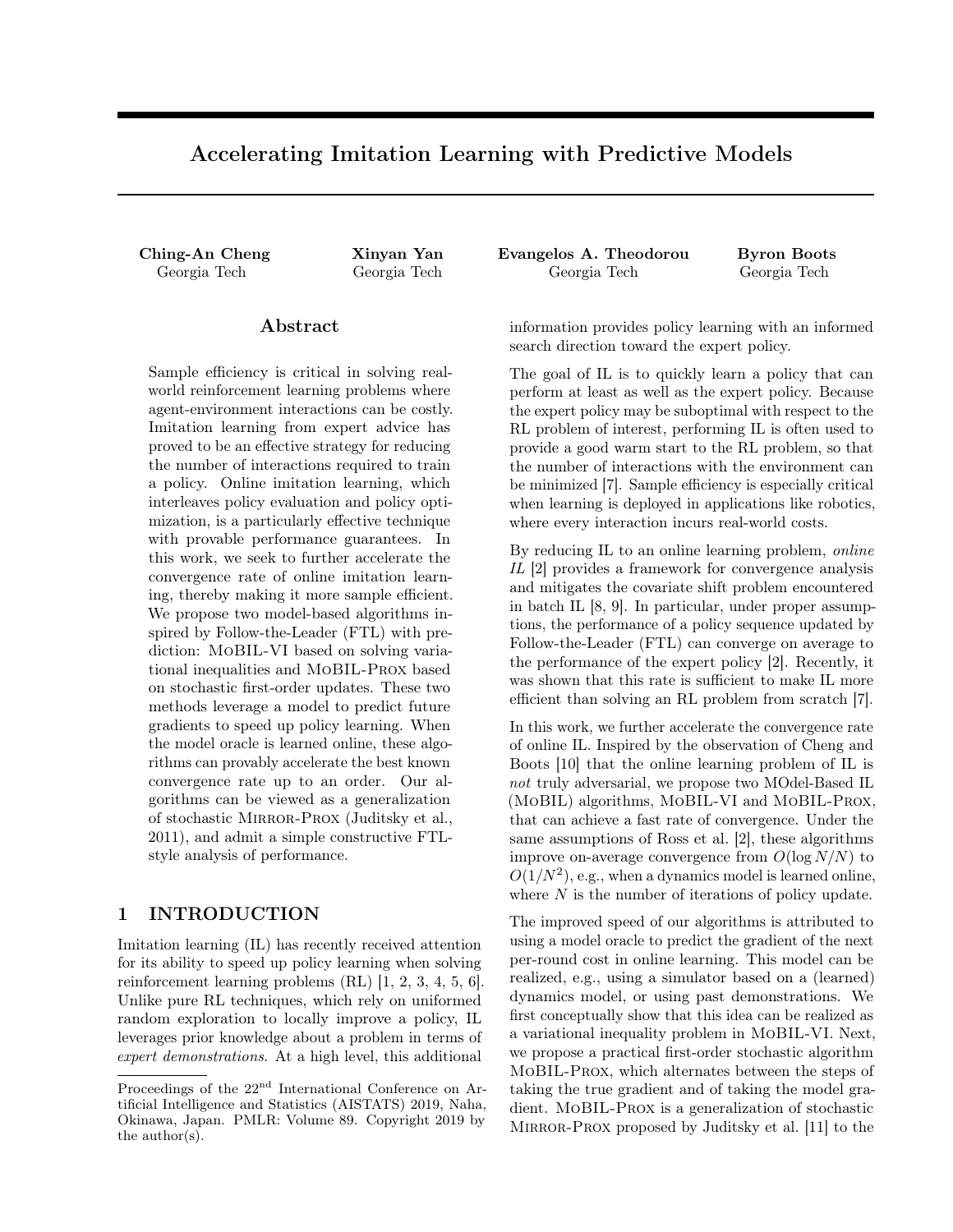case where the problem is weighted and the vector field is unknown but learned online. In theory, we show that having a *weighting* scheme is pivotal to speeding up the order of convergence rate, and this generalization is made possible by a new constructive FTL-style regret analysis, which greatly simplifies the original algebraic proof [\[11\]](#page-8-6). The performance of MoBIL-Prox is also empirically validated in simulation.

## 2 PRELIMINARIES

#### 2.1 Problem Setup: RL and IL

Let  $S$  and  $A$  be the state and the action spaces, respectively. The objective of RL is to search for a stationary policy  $\pi$  inside a policy class  $\Pi$  with good performance. This can be characterized by the stochastic optimiza-tion problem with expected cost<sup>[1](#page-1-1)</sup>  $J(\pi)$  defined below:

$$
\min_{\pi \in \Pi} J(\pi), \quad J(\pi) := \mathbb{E}_{(s,t) \sim d_{\pi}} \mathbb{E}_{a \sim \pi_s} \left[ c_t(s, a) \right], \quad (1)
$$

in which  $s \in \mathbb{S}$ ,  $a \in \mathbb{A}$ ,  $c_t$  is the instantaneous cost at time t,  $d_{\pi}$  is a generalized stationary distribution induced by executing policy  $\pi$ , and  $\pi_s$  is the distribution of action a given state s of  $\pi$ . The policies here are assumed to be parametric. To make the writing compact, we will abuse the notation  $\pi$  to also denote its parameter, and assume Π is a compact convex subset of parameters in some normed space with norm  $\|\cdot\|$ .

Based on the abstracted distribution  $d_{\pi}$ , the formulation in [\(1\)](#page-1-0) subsumes multiple discrete-time RL problems. For example, a  $\gamma$ -discounted infinite-horizon problem can be considered by setting  $c_t = c$  as a time-invariant cost and defining the joint distribution  $d_{\pi}(s,t) = (1-\gamma)\gamma^{t}d_{\pi,t}(s)$ , in which  $d_{\pi,t}(s)$  denotes the probability (density) of state  $s$  at time  $t$  under policy  $\pi$ . Similarly, a T-horizon RL problem can be considered by setting  $d_{\pi}(s,t) = \frac{1}{T}d_{\pi,t}(s)$ . Note that while we use the notation  $\mathbb{E}_{a \sim \pi_s}$ , the policy is allowed to be deterministic; in this case, the notation means evaluation. For notational compactness, we will often omit the random variable inside the expectation (e.g. we shorten [\(1\)](#page-1-0) to  $\mathbb{E}_{d_{\pi}}\mathbb{E}_{\pi} [c]$ . In addition, we denote  $Q_{\pi,t}$  as the Q-function<sup>[2](#page-1-3)</sup> at time t with respect to  $\pi$ .

In this paper, we consider IL, which is an indirect approach to solving the RL problem. We assume there is a black-box oracle  $\pi^*$ , called the *expert* policy, from which demonstration  $a^* \sim \pi_s^*$  can be queried for any state  $s \in \mathbb{S}$ . To satisfy the querying requirement, usually the expert policy is an algorithm; for example, it

can represent a planning algorithm which solves a simplified version of [\(1\)](#page-1-0), or some engineered, hard-coded policy (see e.g. [\[12\]](#page-8-11)).

The purpose of incorporating the expert policy into solving [\(1\)](#page-1-0) is to quickly obtain a policy  $\pi$  that has reasonable performance. Toward this end, we consider solving a surrogate problem of [\(1\)](#page-1-0),

<span id="page-1-2"></span>
$$
\min_{\pi \in \Pi} \mathbb{E}_{(s,t) \sim d_{\pi}} [D(\pi_s^* || \pi_s)],\tag{2}
$$

where  $D$  is a function that measures the difference between two distributions over actions (e.g. KL divergence; see Appendix B). Importantly, the objective in [\(2\)](#page-1-2) has the property that  $D(\pi^*||\pi^*)=0$  and there is constant  $C_{\pi^*} \geq 0$  such that  $\forall t \in \mathbb{N}, s \in \mathbb{S}, \pi \in \Pi$ , it satisfies  $\mathbb{E}_{a \sim \pi_s} [Q_{\pi^*,t}(s,a)] - \mathbb{E}_{a^* \sim \pi_s^*} [Q_{\pi^*,t}(s,a^*)] \le$  $C_{\pi^*}D(\pi^*_s||\pi_s)$ , in which N denotes the set of natural numbers. By the Performance Difference Lemma [\[13\]](#page-8-12), it can be shown that the inequality above implies [\[10\]](#page-8-7),

$$
J(\pi) - J(\pi^*) \le C_{\pi^*} \mathbb{E}_{d_{\pi}}[D(\pi^*||\pi)].
$$
 (3)

<span id="page-1-0"></span>Therefore, solving [\(2\)](#page-1-2) can lead to a policy that performs similarly to the expert policy  $\pi^*$ .

## 2.2 Imitation Learning as Online Learning

The surrogate problem in [\(2\)](#page-1-2) is more structured than the original RL problem in [\(1\)](#page-1-0). In particular, when the distance-like function  $D$  is given, and we know that  $D(\pi^*||\pi)$  is close to zero when  $\pi$  is close to  $\pi^*$ . On the contrary,  $\mathbb{E}_{a \sim \pi_s}[c_t(s, a)]$  in [\(1\)](#page-1-0) generally can still be large, even if  $\pi$  is a good policy (since it also depends on the state). This normalization property is crucial for the reduction from IL to online learning [\[10\]](#page-8-7).

The reduction is based on observing that, with the normalization property, the expressiveness of the policy class  $\Pi$  can be described with a constant  $\epsilon_{\Pi}$  defined as,

$$
\epsilon_{\Pi} \geq \max_{\{\pi_n \in \Pi\}} \min_{\pi \in \Pi} \frac{1}{N} \sum_{n=1}^N \mathbb{E}_{d_{\pi_n}}[D(\pi^* || \pi)], \tag{4}
$$

for all  $N \in \mathbb{N}$ , which measures the average difference between  $\Pi$  and  $\pi^*$  with respect to D and the state distributions visited by a worst possible policy sequence. Ross et al. [\[2\]](#page-8-2) make use of this property and reduce [\(2\)](#page-1-2) into an online learning problem by distinguishing the influence of  $\pi$  on  $d_{\pi}$  and on  $D(\pi^*||\pi)$  in [\(2\)](#page-1-2). To make this transparent, we define a bivariate function

<span id="page-1-6"></span><span id="page-1-5"></span><span id="page-1-4"></span>
$$
F(\pi', \pi) := \mathbb{E}_{d_{\pi'}}[D(\pi^*||\pi)].
$$
 (5)

Using this bivariate function  $F$ , the online learning setup can be described as follows: in round  $n$ , the learner applies a policy  $\pi_n \in \Pi$  and then the environment reveals a per-round cost

$$
f_n(\pi) := F(\pi_n, \pi) = \mathbb{E}_{d_{\pi_n}}[D(\pi^*||\pi)].
$$
 (6)

<span id="page-1-1"></span><sup>&</sup>lt;sup>1</sup>Our definition of  $J(\pi)$  corresponds to the average accumulated cost in the RL literature.

<span id="page-1-3"></span><sup>&</sup>lt;sup>2</sup>For example, in a T-horizon problem,  $Q_{\pi,t}(s, a)$  =  $c_t(s,a) + \mathbb{E}_{\rho_{\pi,t}}\left[\sum_{\tau=t}^{T-1} c_{\tau}(s_{\tau}, a_{\tau})\right],$  where  $\rho_{\pi,t}$  denotes the distribution of future trajectory  $(s_t, a_t, s_{t+1}, \ldots s_{T-1}, a_{T-1})$ conditioned on  $s_t = s, a_t = a$ .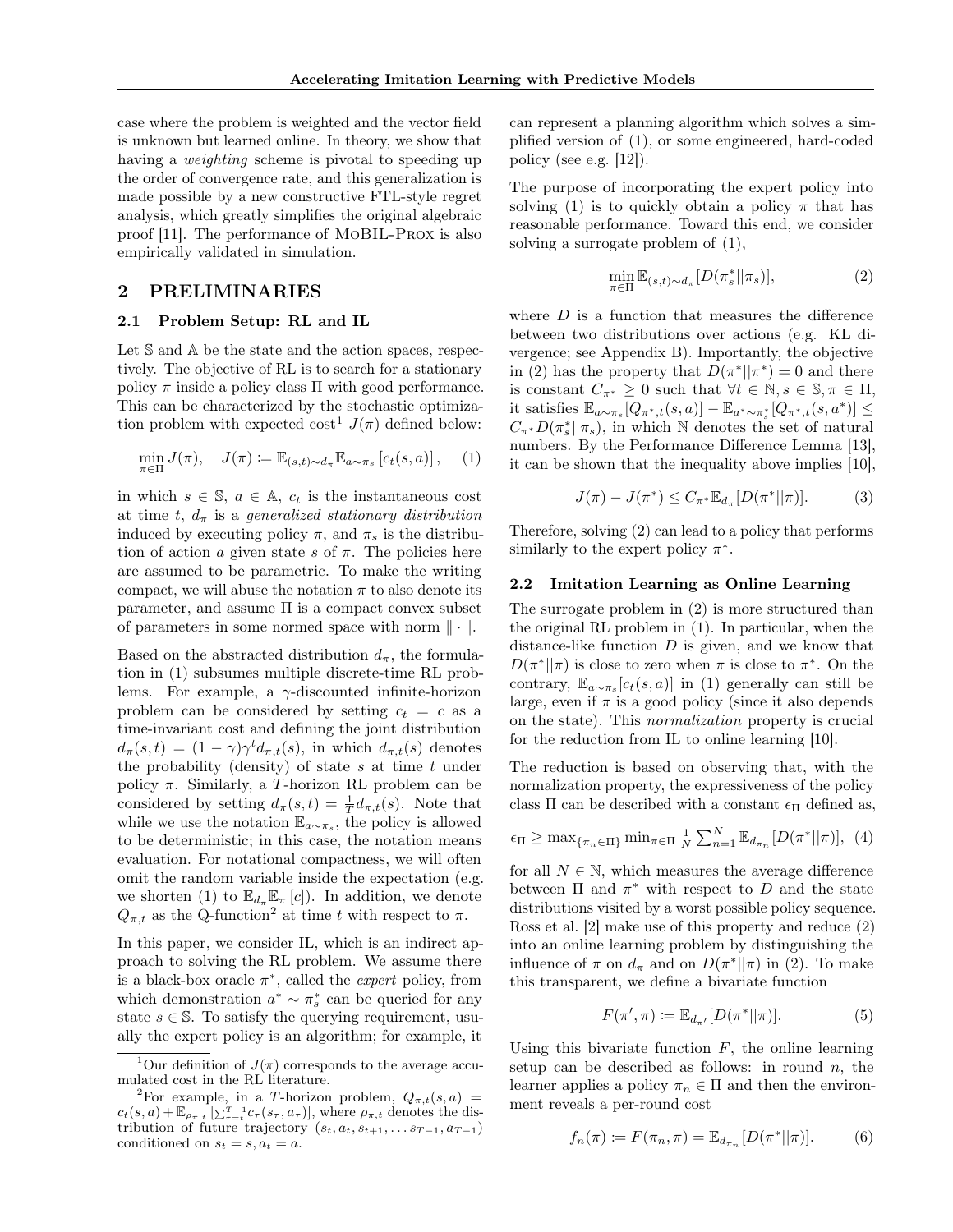Ross et al. [\[2\]](#page-8-2) show that if the sequence  $\{\pi_n\}$  is selected by a no-regret algorithm, then it will have good performance in terms of [\(2\)](#page-1-2). For example, DAgger updates the policy by FTL,  $\pi_{n+1} = \arg \min_{\pi \in \Pi} f_{1:n}(\pi)$ and has the following guarantee (cf. [\[10\]](#page-8-7)), where we define the shorthand  $f_{1:n} = \sum_{m=1}^{n} f_m$ .

<span id="page-2-3"></span>**Theorem 2.1.** Let  $\mu_f > 0$ . If each  $f_n$  is  $\mu_f$ -strongly convex and  $\|\nabla f_n(\pi)\|_* \leq G, \forall \pi \in \Pi$ , then DAGGER has performance on average satisfying

$$
\frac{1}{N} \sum_{n=1}^{N} J(\pi_n) \leq J(\pi^*) + C_{\pi^*} \left( \frac{G^2}{2\mu_f} \frac{\ln N + 1}{N} + \epsilon_{\Pi} \right). (7)
$$

First-order variants of DAgger based on Follow-the-Regularized-Leader (FTRL) have also been proposed by Sun et al. [\[5\]](#page-8-9) and Cheng et al. [\[7\]](#page-8-3), which have the same performance but only require taking a stochastic gradient step in each iteration without keeping all the previous cost functions (i.e. data) as in the original FTL formulation. The bound in Theorem [2.1](#page-2-3) also applies to the expected performance of a policy randomly picked out of the sequence  $\{\pi_n\}_{n=1}^N$ , although it does not necessarily translate into the performance of the last policy  $\pi_{N+1}$  [\[10\]](#page-8-7).

## 3 ACCELERATING IL WITH PREDICTIVE MODELS

The reduction-based approach to solving IL has demonstrated sucess in speeding up policy learning. However, because interactions with the environment are necessary to approximately evaluate the per-round cost, it is interesting to determine if the convergence rate of IL can be further improved. A faster convergence rate will be valuable in real-world applications where data collection is expensive.

We answer this question affirmatively. We show that, by modeling<sup>[3](#page-2-4)</sup>  $\nabla_2 F$  the convergence rate of IL can potentially be improved by up to an order, where  $\nabla_2$ denotes the derivative to the second argument. The improvement comes through leveraging the fact that the per-round cost  $f_n$  defined in [\(6\)](#page-1-5) is not completely unknown or adversarial as it is assumed in the most general online learning setting. Because the same function  $F$  is used in  $(6)$  over different rounds, the online component actually comes from the reduction made by Ross et al. [\[2\]](#page-8-2), which ignores information about how F changes with the left argument; in other words, it omits the variations of  $d_{\pi}$  when  $\pi$  changes [\[10\]](#page-8-7). Therefore, we argue that the original reduction proposed by Ross et al. [\[2\]](#page-8-2), while allowing the use of [\(4\)](#page-1-4) to characterize the performance, loses one critical piece of information present in the original RL problem: both the system dynamics and the expert are the same across different rounds of online learning.

We propose two model-based algorithms (MoBIL-VI and MoBIL-Prox) to accelerate IL. The first algorithm, MoBIL-VI, is conceptual in nature and updates policies by solving variational inequality (VI) problems [\[14\]](#page-8-14). This algorithm is used to illustrate how modeling  $\nabla_2 F$  through a predictive model  $\nabla_2 \hat{F}$ can help to speed up IL, where  $\ddot{F}$  is a model bivariate function.[4](#page-2-0) The second algorithm, MoBIL-Prox is a first-order method. It alternates between taking stochastic gradients by interacting with the environment and querying the model  $\nabla_2 \hat{F}$ . We will prove that this simple and practical approach has the same performance as the conceptual one: when  $\nabla_2 F$  is learned online and  $\nabla_2 F$  is realizable, e.g. both algorithms can converge in  $O\left(\frac{1}{N^2}\right)$ , in contrast to DAGGER's  $O\left(\frac{\ln N}{N}\right)$ convergence. In addition, we show the convergence results of MoBIL under relaxed assumptions, e.g. allowing stochasticity, and provide several examples of constructing predictive models. (See Appendix A for a summary of notation.)

#### 3.1 Performance and Average Regret

Before presenting the two algorithms, we first summarize the core idea of the reduction from IL to online learning in a simple lemma, which builds the foundation of our algorithms (proved in Appendix C.1).

<span id="page-2-1"></span>**Lemma 3.1.** For arbitrary sequences  $\{\pi_n \in \Pi\}_{n=1}^N$ and  $\{w_n > 0\}_{n=1}^N$ , it holds that

$$
\mathbb{E}\left[\sum_{n=1}^N \frac{w_n J(\pi_n)}{w_{1:N}}\right] \leq J(\pi^*) + C_{\pi^*}\left(\epsilon_{\Pi}^w + \mathbb{E}\left[\frac{\text{regret}^w(\Pi)}{w_{1:N}}\right]\right)
$$

where  $\tilde{f}_n$  is an unbiased estimate of  $f_n$ , regret<sup>w</sup>( $\Pi$ ) :=  $\max_{\pi \in \Pi} \sum_{n=1}^{N} w_n \tilde{f}_n(\pi_n) - w_n \tilde{f}_n(\pi)$ ,  $\epsilon_{\Pi}^w$  is given in Def-inition [4.1,](#page-5-0) and the expectation is due to sampling  $\tilde{f}_n$ .

In other words, the on-average performance convergence of an online IL algorithm is determined by the rate of the expected weighted average regret  $\mathbb{E} \left[ \operatorname{regret}^w(\Pi)/w_{1:N} \right]$ . For example, in DAGGER, the weighting is uniform and  $\mathbb{E} \left[ \text{regret}^w(\Pi) \right]$  is in  $O(\log N)$ ; by Lemma [3.1](#page-2-1) this rate directly proves Theorem [2.1.](#page-2-3)

## 3.2 Algorithms

From Lemma [3.1,](#page-2-1) we know that improving the regret bound implies a faster convergence of IL. This leads to the main idea of MoBIL-VI and MoBIL-Prox: to use model information to approximately play Be-the-Leader (BTL) [\[15\]](#page-8-13), i.e.  $\pi_{n+1} \approx \arg \min_{\pi \in \Pi} f_{1:n+1}(\pi)$ . To understand why playing BTL can minimize the regret, we recall a classical regret bound of online learning.<sup>[5](#page-2-2)</sup>

<span id="page-2-4"></span><sup>&</sup>lt;sup>3</sup>We define  $\nabla_2 F$  as a vector field  $\nabla_2 F : \pi \mapsto \nabla_2 F(\pi, \pi)$ 

<span id="page-2-0"></span><sup>&</sup>lt;sup>4</sup>While we only concern predicting the vector field  $\nabla_2 F$ , we adopt the notation  $\hat{F}$  to better build up the intuition, especially of MoBIL-VI; we will discuss other approximations that are not based on bivariate functions in Section [3.3.](#page-4-0)

<span id="page-2-2"></span><sup>&</sup>lt;sup>5</sup>We use notation  $x_n$  and  $l_n$  to distinguish general online learning problems from online IL problems.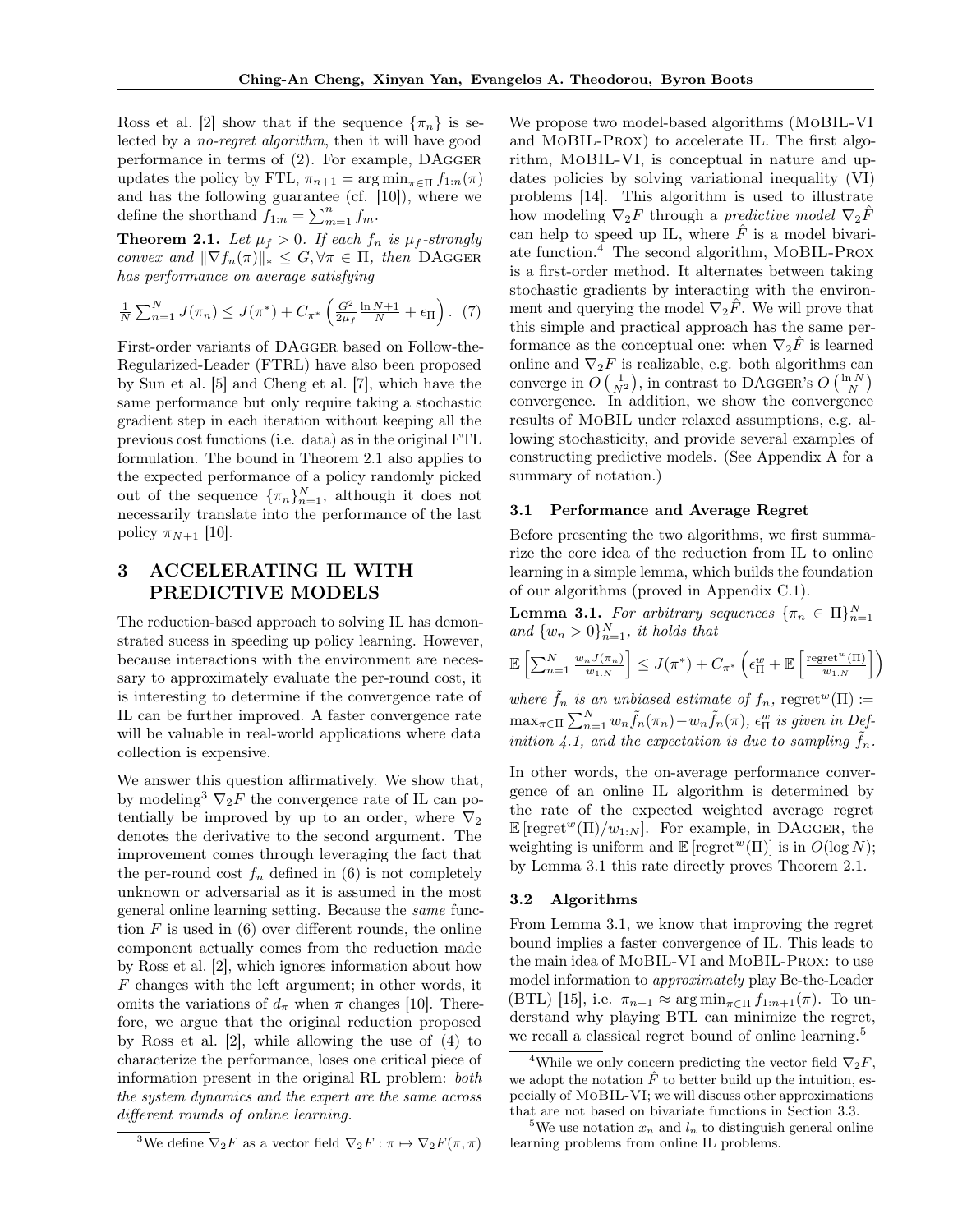<span id="page-3-0"></span>**Lemma 3.2** (Strong FTL Lemma [\[16\]](#page-8-15)). For any sequence of decisions  $\{x_n \in \mathcal{X}\}\$ and loss functions  ${l_n}, \ \ \text{regret}(\mathcal{X}) \ \leq \ \sum_{n=1}^{N} l_{1:n}(x_n) - l_{1:n}(x_n^{\star}), \ \ \text{where}$  $x_n^* \in \arg \min_{x \in \mathcal{X}} l_{1:n}(x)$ , where  $\mathcal X$  is the decision set.

Namely, if the decision  $\pi_{n+1}$  made in round n in IL is close to the best decision in round  $n + 1$  after the new per-round cost  $f_{n+1}$  is revealed (which depends on  $\pi_{n+1}$ ), then the regret will be small.

The two algorithms are summarized in Algorithm [1,](#page-3-1) which mainly differ in the policy update rule (line 5). Like DAGGER, they both learn the policy in an interactive manner. In round  $n$ , both algorithms execute the current policy  $\pi_n$  in the real environment to collect data to define the per-round cost functions (line 3):  $f_n$ is an unbiased estimate of  $f_n$  in [\(6\)](#page-1-5) for policy learning, and  $\tilde{h}_n$  is an unbiased estimate of the per-round cost  $h_n$  for model learning. Given the current per-round costs, the two algorithms then update the model (line 4) and the policy (line 5) using the respective rules. Here we use the set  $F$ , abstractly, to denote the family of predictive models to estimate  $\nabla_2 F$ , and  $h_n$  is defined as an upper bound of the prediction error. For example,  $\hat{\mathcal{F}}$  can be a family of dynamics models that are used to simulate the predicted gradients, and  $\tilde{h}_n$  is the empirical loss function used to train the dynamics models (e.g. the KL divergence of prediction).

#### 3.2.1 A Conceptual Algorithm: MoBIL-VI

We first present our conceptual algorithm MoBIL-VI, which is simpler to explain. We assume that  $f_n$  and  $h_n$  are given, as in Theorem [2.1.](#page-2-3) This assumption will be removed in MoBIL-Prox later. To realize the idea of BTL, in round  $n$ , MOBIL-VI uses a newly learned predictive model  $\nabla_2 \hat{F}_{n+1}$  to estimate  $\nabla_2 F$  in [\(5\)](#page-1-6) and then updates the policy by solving the VI problem below: finding  $\pi_{n+1} \in \Pi$  such that  $\forall \pi' \in \Pi$ ,

$$
\langle \Phi_n(\pi_{n+1}), \pi' - \pi_{n+1} \rangle \ge 0,\tag{8}
$$

where the vector field  $\Phi_n$  is defined as

$$
\Phi_n(\pi) = w_{n+1} \nabla_2 \hat{F}_{n+1}(\pi, \pi) + \sum_{m=1}^n w_m \nabla f_m(\pi)
$$

Suppose  $\nabla_2 \hat{F}_{n+1}$  is the partial derivative of some bivariate function  $\hat{F}_{n+1}$ . If  $w_n = 1$ , then the VI problem<sup>[6](#page-3-5)</sup> in [\(8\)](#page-3-3) finds a fixed point  $\pi_{n+1}$  satisfying  $\pi_{n+1} = \arg \min_{\pi \in \Pi} f_{1:n}(\pi) + \hat{F}_{n+1}(\pi_{n+1}, \pi)$ . That is, if  $\hat{F}_{n+1} = F$  exactly, then  $\pi_{n+1}$  plays exactly BTL and by Lemma [3.2](#page-3-0) the regret is non-positive. In general, we

## <span id="page-3-1"></span>Algorithm 1 MoBIL

**Input:**  $\pi_1$ , N, p

Output:  $\bar{\pi}_N$ 

- 1: Set weights  $w_n = n^p$  for  $n = 1, ..., N$  and sample integer K with  $P(K = n) \propto w_n$
- 2: for  $n = 1...K 1$  do
- 3: Run  $\pi_{n_k}$  in the real environment to collect data to define  $\tilde{f}_n$  and  $\tilde{h}_n^{\ \ 7}$  $\tilde{h}_n^{\ \ 7}$  $\tilde{h}_n^{\ \ 7}$
- 4: Update the predictive model to  $\nabla_2 \hat{F}_{n+1}$ ; e.g., using FTL  $\hat{F}_{n+1} = \arg \min_{\hat{F} \in \hat{\mathcal{F}}} \sum_{m=1}^{n} \frac{w_m}{m} \tilde{h}_m(\hat{F})$
- 5: Update policy to  $\pi_{n+1}$  by  $\overline{(8)}$  $\overline{(8)}$  $\overline{(8)}$  (MoBIL-VI) or by [\(9\)](#page-3-2) (MoBIL-Prox)
- 6: end for
- 7: Set  $\bar{\pi}_N = \pi_K$

can show that, even with modeling errors, MoBIL-VI can still reach a faster convergence rate such as  $O\left(\frac{1}{N^2}\right)$ , if a non-uniform weighting scheme is used, the model is updated online, and  $\nabla_2 F$  is realizable within  $\hat{\mathcal{F}}$ . The details will be presented in Section [4.2.](#page-5-1)

## 3.2.2 A Practical Algorithm: MoBIL-Prox

While the previous conceptual algorithm achieves a faster convergence, it requires solving a nontrivial VI problem in each iteration. In addition, it assumes  $f_n$ is given as a function and requires keeping all the past data to define  $f_{1:n}$ . Here we relax these unrealistic assumptions and propose MOBIL-PROX. In round  $n$ of MOBIL-PROX, the policy is updated from  $\pi_n$  to  $\pi_{n+1}$  by taking two gradient steps:

<span id="page-3-2"></span>
$$
\hat{\pi}_{n+1} = \arg \min_{\pi \in \Pi} \sum_{m=1}^{n} w_m \left( \langle g_m, \pi \rangle + r_m(\pi) \right),
$$
  
\n
$$
\pi_{n+1} = \arg \min_{\pi \in \Pi} w_{n+1} \langle \hat{g}_{n+1}, \pi \rangle + \sum_{m=1}^{n} w_m \left( \langle g_m, \pi \rangle + r_m(\pi) \right)
$$
\n(9)

<span id="page-3-3"></span>We define  $r_n$  as an  $\alpha_n \mu_f$ -strongly convex function (with  $\alpha_n \in (0,1]$ ; we recall  $\mu_f$  is the strongly convexity modulus of  $f_n$ ) such that  $\pi_n$  is its global minimum and  $r_n(\pi_n) = 0$  (e.g. a Bregman divergence). And we define  $g_n$  and  $\hat{g}_{n+1}$  as estimates of  $\nabla f_n(\pi_n) = \nabla_2 F(\pi_n, \pi_n)$ and  $\nabla_2 \hat{F}_{n+1}(\hat{\pi}_{n+1}, \hat{\pi}_{n+1}),$  respectively. Here we only require  $g_n = \nabla f_n(\pi_n)$  to be unbiased, whereas  $\hat{g}_n$  could be a biased estimate of  $\nabla_2 \hat{F}_{n+1}(\hat{\pi}_{n+1}, \hat{\pi}_{n+1}).$ 

MOBIL-PROX treats  $\hat{\pi}_{n+1}$ , which plays FTL with  $g_n$ from the real environment, as a rough estimate of the next policy  $\pi_{n+1}$  and uses it to query an gradient estimate  $\hat{g}_{n+1}$  from the model  $\nabla_2 \hat{F}_{n+1}$ . Therefore, the learner's decision  $\pi_{n+1}$  can approximately play BTL. If we compare the update rule of  $\pi_{n+1}$  and the VI problem in [\(8\)](#page-3-3), we can see that MoBIL-Prox linearizes the problem and attempts to approximate  $\nabla_2 \hat{F}_{n+1}(\pi_{n+1}, \pi_{n+1})$  by  $\hat{g}_{n+1}$ . While the above approximation is crude, interestingly it is sufficient to speed up the convergence rate to be as fast as MoBIL-VI under mild assumptions, as shown later in Section [4.3.](#page-5-2)

<span id="page-3-5"></span> $^6$  Because  $\Pi$  is compact, the VI problem in [\(8\)](#page-3-3) has at least one solution [\[14\]](#page-8-14). If  $f_n$  is strongly convex, the VI problem in line 6 of Algorithm [1](#page-3-1) is strongly monotone for large enough  $n$  and can be solved e.g. by basic projection method [\[14\]](#page-8-14). Therefore, for demonstration purpose, we assume the VI problem of MoBIL-VI can be exactly solved.

<span id="page-3-4"></span><sup>&</sup>lt;sup>7</sup>MoBIL-VI assumes  $\tilde{f}_n = f_n$  and  $\tilde{h}_n = h_n$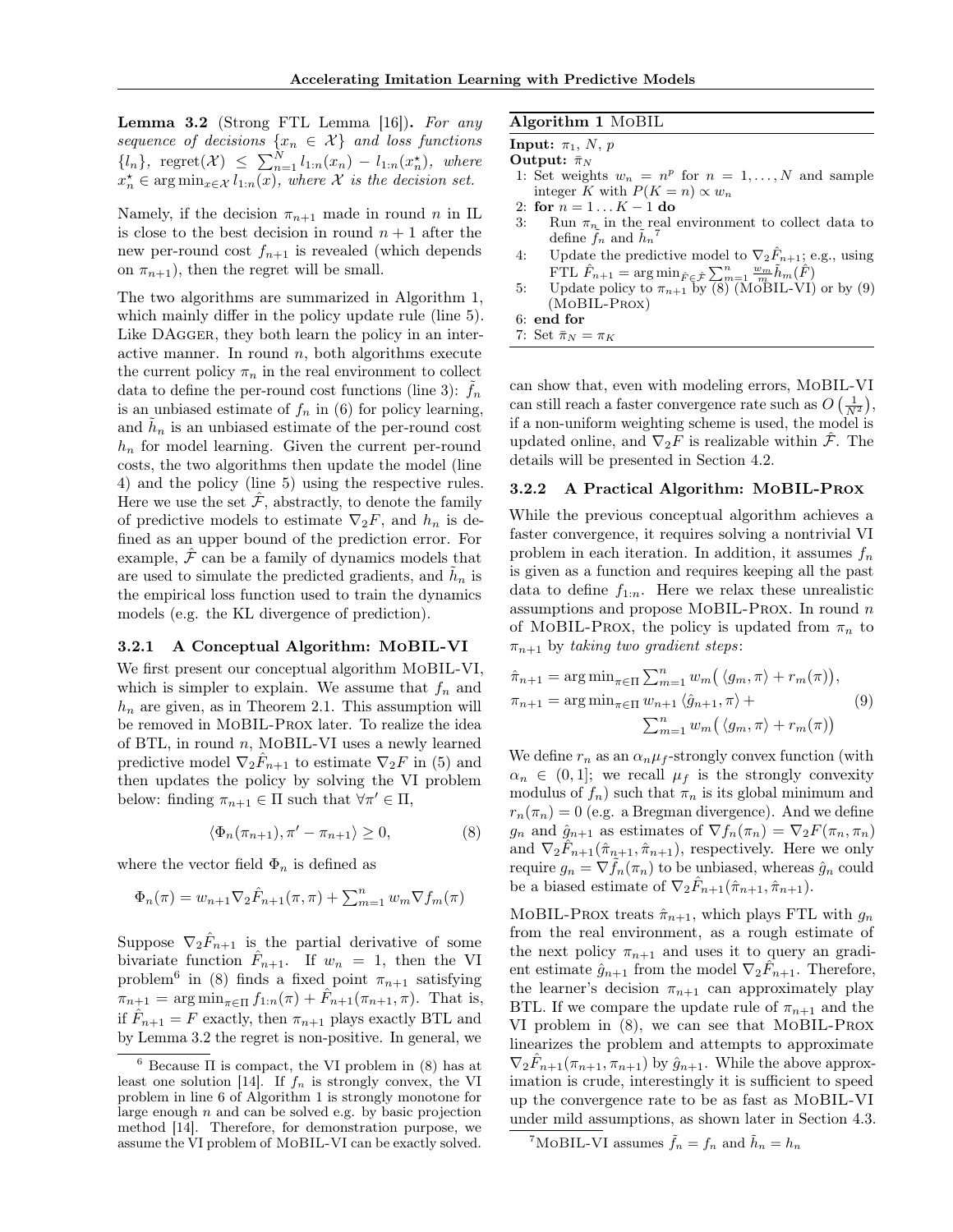#### <span id="page-4-0"></span>3.3 Predictive Models

MOBIL uses  $\nabla_2 \hat{F}_{n+1}$  in the update rules [\(8\)](#page-3-3) and [\(9\)](#page-3-2) at round  $n$  to predict the unseen gradient at round  $n+1$  for speeding up policy learning. Ideally  $\hat{F}_{n+1}$ should approximate the unknown bivariate function F so that  $\nabla_2 F$  and  $\nabla_2 \hat{F}_{n+1}$  are close. This condition can be seen from [\(8\)](#page-3-3) and [\(9\)](#page-3-2), in which MoBIL concerns only  $\nabla_2 \hat{F}_{n+1}$  instead of  $\hat{F}_{n+1}$  directly. In other words,  $\nabla_2 \hat{F}_{n+1}$  is used in MOBIL as a first-order oracle, which leverages all the past information (up to the learner playing  $\pi_n$  in the environment at round n) to predict the future gradient  $\nabla_2 F_{n+1}(\pi_{n+1}, \pi_{n+1}),$  which depends on the decision  $\pi_{n+1}$  the learner is about to make. Hence, we call it a predictive model.

To make the idea concrete, we provide a few examples of these models. By definition of  $F$  in  $(5)$ , one way to construct the predictive model  $\nabla_2 \hat{F}_{n+1}$  is through a simulator with an (online learned) dynamics model, and define  $\nabla_2 \hat{F}_{n+1}$  as the simulated gradient (computed by querying the expert along the simulated trajectories visited by the learner). If the dynamics model is exact, then  $\nabla_2 \hat{F}_{n+1} = \nabla_2 F$ . Note that a stochastic/biased estimate of  $\nabla_2 \hat{F}_{n+1}$  suffices to update the policies in MoBIL-Prox.

Another idea is to construct the predictive model through  $f_n$  (the stochastic estimate of  $f_n$ ) and indirectly define  $\hat{F}_{n+1}$  such that  $\nabla_2 \hat{F}_{n+1} = \nabla \tilde{f}_n$ . This choice is possible, because the learner in IL collects samples from the environment, as opposed to, literally, gradients. Specifically, we can define  $g_n = \nabla f_n(\pi_n)$ and  $\hat{g}_{n+1} = \nabla f_n(\hat{\pi}_{n+1})$  in [\(9\)](#page-3-2). The approximation error of setting  $\hat{g}_{n+1} = \nabla \hat{f}_n(\hat{\pi}_{n+1})$  is determined by the convergence and the stability of the learner's policy. If  $\pi_n$  visits similar states as  $\hat{\pi}_{n+1}$ , then  $\nabla \tilde{f}_n$  can approximate  $\nabla_2 F$  well at  $\hat{\pi}_{n+1}$ . Note that this choice is different from using the previous gradient (i.e.  $\hat{g}_{n+1} = g_n$ ) in optimistic mirror descent/FTL [\[17\]](#page-8-16), which would have a larger approximation error due to additional linearization.

Finally, we note that while the concept of predictive models originates from estimating the partial derivatives  $\nabla_2 F$ , a predictive model does not necessarily have to be in the same form. A parameterized vector-valued function can also be directly learned to approximate  $\nabla_2 F$ , e.g., using a neural network and the sampled gradients  ${g_n}$  in a supervised learning fashion.

## 4 THEORETICAL ANALYSIS

Now we prove that using predictive models in MoBIL can accelerate convergence, when proper conditions are met. Intuitively, MoBIL converges faster than the usual adversarial approach to IL (like DAgger), when the predictive models have smaller errors than not predicting anything at all (i.e. setting  $\hat{g}_{n+1} = 0$ ). In the following analyses, we will focus on bounding the expected weighted average regret, as it directly translates into the average performance bound by Lemma [3.1.](#page-2-1) We define, for  $w_n = n^p$ ,

$$
\mathcal{R}(p) \coloneqq \mathbb{E}\left[\text{regret}^w(\Pi)/w_{1:N}\right] \tag{10}
$$

Note that the results below assume that the predictive models are updated using FTL as outlined in Algorithm [1.](#page-3-1) This assumption applies, e.g., when a dynamics model is learned online in a simulator-oracle as discussed above. We provide full proofs in Appendix C and provide a summary of notation in Appendix A.

#### 4.1 Assumptions

We first introduce several assumptions to more precisely characterize the online IL problem.

**Predictive models** Let  $\hat{\mathcal{F}}$  be the class of predictive models. We assume these models are Lipschitz continuous in the following sense.

<span id="page-4-2"></span>Assumption 4.1. There is  $L \in [0,\infty)$  such that  $\|\nabla_2 \hat{F}(\pi, \pi) - \nabla_2 \hat{F}(\pi', \pi')\|_{*} \le L \|\pi - \pi'\|, \ \forall \hat{F} \in \hat{\mathcal{F}}$ and  $\forall \pi, \pi' \in \Pi$ .

**Per-round costs** The per-round cost  $f_n$  for policy learning is given in [\(6\)](#page-1-5), and we define  $h_n(F)$  as an upper bound of  $\|\nabla_2 F(\pi_n, \pi_n) - \nabla_2 \hat{F}(\pi_n, \pi_n)\|_*^2$  (see e.g. Appendix D). We make structural assumptions on  $\tilde{f}_n$  and  $\tilde{h}_n$ , similar to the ones made by Ross et al. [\[2\]](#page-8-2) (cf. Theorem [2.1\)](#page-2-3).

Assumption 4.2. Let  $\mu_f, \mu_h > 0$ . With probability 1,  $\tilde{f}_n$  is  $\mu_f$ -strongly convex, and  $\|\nabla \tilde{f}_n(\pi)\|_* \leq G_f$ ,  $\forall \pi \in$  $\Pi$ ;  $\tilde{h}_n$  is  $\mu_h$ -strongly convex, and  $\|\nabla \tilde{h}_n(\hat{F})\|_* \leq G_h$ ,  $\forall \hat{F} \in \hat{\mathcal{F}}.$ 

By definition, these properties extend to  $f_n$  and  $h_n$ . We note they can be relaxed to solely *convexity* and our algorithms still improve the best known convergence rate (see Table [1](#page-5-3) and Appendix E).

Expressiveness of hypothesis classes We introduce two constants,  $\epsilon_{\Pi}^{w}$  and  $\epsilon_{\hat{\mathcal{F}}}^{w}$ , to characterize the policy class  $\Pi$  and model class  $\mathcal{F}$ , which generalize the idea of [\(4\)](#page-1-4) to stochastic and general weighting settings. When  $f_n = f_n$  and  $\theta_n$  is constant, Definition [4.1](#page-5-0) agrees with [\(4\)](#page-1-4). Similarly, we see that if  $\pi^* \in \Pi$  and  $F \in \hat{\mathcal{F}}$ , then  $\epsilon_{\Pi}^{w}$  and  $\epsilon_{\hat{\mathcal{F}}}^{w}$  are zero.

<span id="page-4-1"></span><sup>&</sup>lt;sup>8</sup>The rates here assume  $\sigma_{\hat{g}}, \sigma_g, \epsilon_g^w = 0$ . In general, the rate of MoBIL-Prox becomes the improved rate in the table plus the ordinary rate multiplied by  $C = \sigma_g^2 + \sigma_{\hat{g}}^2 + \epsilon_{\hat{\mathcal{F}}}^w$ . For example, when  $\tilde{f}$  is convex and  $\tilde{h}$  is strongly convex, For example, when *J* is convex and *h* is strongly convex.<br>MOBIL-PROX converges in  $O(1/N + C/\sqrt{N})$ , whereas DAGGER converges in  $O(G_f^2/\sqrt{N}).$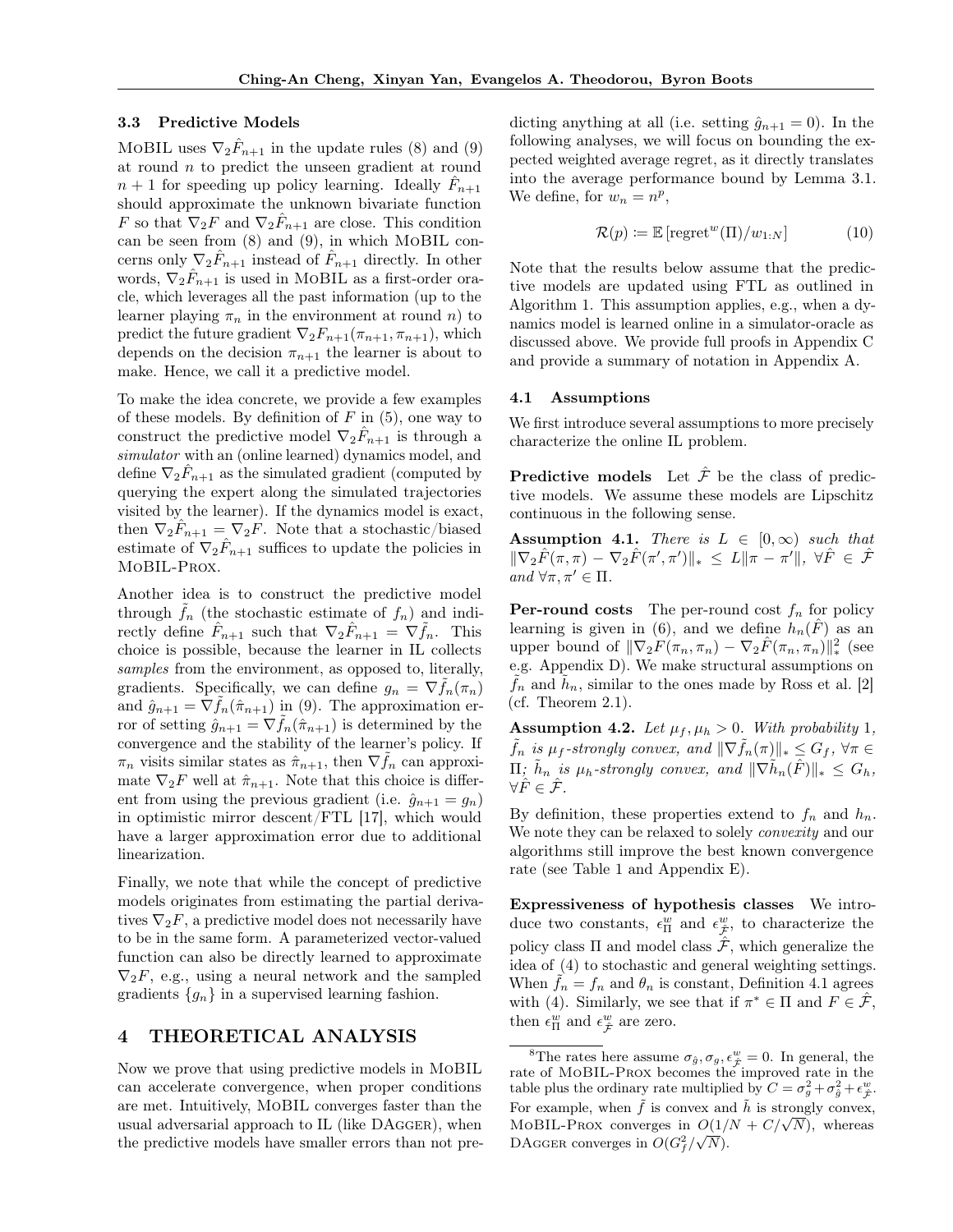Table 1: Convergence Rate Comparison<sup>[8](#page-4-1)</sup>

|                                     |               | $h_n$ convex $h_n$ strongly convex Without model |               |
|-------------------------------------|---------------|--------------------------------------------------|---------------|
| $f_n$ convex                        | $O(N^{-3/4})$ | $O(N^{-1})$                                      | $O(N^{-1/2})$ |
| $f_n$ strongly convex $O(N^{-3/2})$ |               | $O(N^{-2})$                                      | $O(N^{-1})$   |

<span id="page-5-3"></span><span id="page-5-0"></span>**Definition 4.1.** A policy class  $\Pi$  is  $\epsilon_{\Pi}^{w}$ -close to  $\pi^{*}$ , if for all  $N \in \mathbb{N}$  and weight sequence  $\{\theta_n > 0\}_{n=1}^N$  with  $\theta_{1:N}$  = 1,  $\mathbb{E} \left[ \max_{\{ \pi_n \in \Pi \}} \min_{\pi \in \Pi} \sum_{n=1}^N \theta_n \tilde{f}_n(\pi) \right] \leq$  $\epsilon_{\Pi}^{w}$ . Similarly, a model class  $\hat{\mathcal{F}}$  is  $\epsilon_{\hat{\mathcal{F}}}^{w}$ -close to F, if  $\mathbb{E} \big[ \max_{\{\pi_n \in \Pi\}} \min_{\hat{F} \in \hat{\mathcal{F}}} \sum_{n=1}^N \theta_n \tilde{h}_n(\hat{F}) \big] \leq \epsilon_{\hat{\mathcal{F}}}^w$ . The expectations above are due to sampling  $\tilde{f}_n$  and  $\tilde{h}_n$ .

#### <span id="page-5-1"></span>4.2 Performance of MoBIL-VI

Here we show the performance for MoBIL-VI when there is prediction error in  $\nabla_2 \hat{F}_n$ . The main idea is to treat MoBIL-VI as online learning with prediction [\[17\]](#page-8-16) and take  $\hat{F}_{n+1}(\pi_{n+1}, \cdot)$  obtained after solving the VI problem [\(8\)](#page-3-3) as an *estimate* of  $f_{n+1}$ .

<span id="page-5-10"></span>**Proposition 4.1.** For MOBIL-VI with  $p = 0$ ,  $\mathcal{R}(0) \leq$  $\frac{G_f^2}{2\mu_f\mu_h}\frac{1}{N}+\frac{\epsilon_{\hat{\cal F}}^w}{2\mu_f}\frac{\ln N{+}1}{N}.$ 

By Lemma [3.1,](#page-2-1) this means that if the model class is expressive enough (i.e  $\epsilon_{\hat{\mathcal{F}}}^w = 0$ ), then by adapting the model online with FTL, we can improve the original convergence rate in  $O(\ln N/N)$  of Ross et al. [\[2\]](#page-8-2) to  $O(1/N)$ . While removing the ln N factor does not seem like much, we will show that running MoBIL-VI can improve the convergence rate to  $O(1/N^2)$ , when a non-uniform weighting is adopted.

<span id="page-5-9"></span>**Theorem 4.1.** For MOBIL-VI with 
$$
p > 1
$$
,  $R(p) \leq$   

$$
C_p \left( \frac{pG_h^2}{2(p-1)\mu_h} \frac{1}{N^2} + \frac{\epsilon_F^w}{pN} \right), \text{ where } C_p = \frac{(p+1)^2 e^{p/N}}{2\mu_f}.
$$

The key is that regret  $(\Pi)$  can be upper bounded by the regret of the online learning for models, which has per-round cost  $\frac{w_n}{n}h_n$ . Therefore, if  $\epsilon_{\hat{\mathcal{F}}}^w \approx 0$ , randomly picking a policy out of  $\{\pi_n\}_{n=1}^N$  proportional to weights  $\{w_n\}_{n=1}^N$  has expected convergence in  $O\left(\frac{1}{N^2}\right)$  if  $p > 1.9$  $p > 1.9$ 

### <span id="page-5-2"></span>4.3 Performance of MoBIL-Prox

As MoBIL-Prox uses gradient estimates, we additionally define two constants  $\sigma_g$  and  $\sigma_{\hat{g}}$  to characterize the estimation error, where  $\sigma_{\hat{q}}$  also entails potential bias.

Assumption 4.3.  $\mathbb{E}[\Vert g_n - \nabla_2 F(\pi_n, \pi_n) \Vert^2_*] \leq \sigma_g^2$  and  $\mathbb{E}[\|\hat{g}_n - \nabla_2 \hat{F}_n(\hat{\pi}_n, \hat{\pi}_n)\|_*^2] \leq \sigma_{\hat{g}}^2$ 

We show this simple first-order algorithm achieves similar performance to MoBIL-VI. Toward this end, we introduce a stronger lemma than Lemma [3.2.](#page-3-0)

<span id="page-5-6"></span><sup>9</sup>If  $p = 1$ , it converges in  $O\left(\frac{\ln N}{N^2}\right)$ ; if  $p \in [0, 1)$ , it converges in  $O\left(\frac{1}{N^{1+p}}\right)$ . See Appendix C.2.

<span id="page-5-5"></span>**Lemma 4.1** (Stronger FTL Lemma). Let  $x_n^* \in$  $\arg \min_{x \in \mathcal{X}} l_{1:n}(x)$ . For any sequence of decisions  $\{x_n\}$ and losses  $\{l_n\}$ , regret $(\mathcal{X}) = \sum_{n=1}^{N} l_{1:n}(x_n) - l_{1:n}(x_n^*) \Delta_n$ , where  $\Delta_{n+1} := l_{1:n}(x_{n+1}) - \bar{l}_{1:n}(x_n^{\star}) \geq 0.$ 

The additional  $-\Delta_n$  term in Lemma [4.1](#page-5-5) is pivotal to prove the performance of MoBIL-Prox.

<span id="page-5-8"></span>**Theorem 4.2.** For MOBIL-PROX with  $p > 1$  and  $\alpha_n = \alpha \in (0,1]$ , it satisfies

$$
\mathcal{R}(p) \le \frac{(p+1)^2 e^{\frac{p}{N}}}{\alpha \mu_f} \left( \frac{G_h^2}{\mu_h} \frac{p}{p-1} \frac{1}{N^2} + \frac{2}{p} \frac{\sigma_g^2 + \sigma_g^2 + \epsilon_{\frac{\mu}{2}}^w}{N} \right) + \frac{(p+1)\nu_p}{N^{p+1}},
$$
  
where  $\nu_p = O(1)$  and  $n_{\text{ceil}} = \left\lceil \frac{2e^{\frac{1}{2}}(p+1)LG_f}{\alpha \mu_f} \right\rceil$ .

Proof sketch. Here we give a proof sketch in big-O notation (see Appendix C.3 for the details). To bound  $\mathcal{R}(p)$ , recall the definition regret<sup>w</sup>(Π) =  $\sum_{n=1}^{N} w_n \tilde{f}_n(\pi_n) - \min_{\pi \in \Pi} \sum_{n=1}^{N} w_n \tilde{f}_n(\pi)$ . Now define  $\bar{f}_n(\pi) := \langle g_n, \pi \rangle + r_n(\pi)$ . Since  $f_n$  is  $\mu_f$ strongly convex,  $r_n$  is  $\alpha \mu_f$ -strongly convex, and  $r(\pi_n) = 0$ , we know that  $\bar{f}_n$  satisfies that  $\tilde{f}_n(\pi_n)$  –  $\bar{f}_n(\pi) \leq \bar{f}_n(\pi_n) - \bar{f}_n(\pi), \forall \pi \in \Pi$ . This implies  $\mathcal{R}(p) \leq \mathbb{E}[\mathrm{regret}_{\mathrm{path}}^w(\Pi)/w_{1:N}],$  where  $\mathrm{regret}_{\mathrm{path}}^w(\Pi) \coloneqq$  $\sum_{n=1}^{N} w_n \bar{f}_n(\pi_n) - \min_{\pi \in \Pi} \sum_{n=1}^{N} w_n \bar{f}_n(\pi).$ 

The following lemma upper bounds  $\operatorname{regret}^w_{\text{path}}(\Pi)$  by using Stronger FTL lemma (Lemma [4.1\)](#page-5-5).

<span id="page-5-7"></span>**Lemma 4.2.** regret<sup>w</sup><sub>path</sub>(II) 
$$
\leq \frac{p+1}{2\alpha\mu_f} \sum_{n=1}^{N} n^{p-1} ||g_n - \hat{g}_n||_*^2 - \frac{\alpha\mu_f}{2(p+1)} \sum_{n=1}^{N} (n-1)^{p+1} ||\pi_n - \hat{\pi}_n||^2
$$
.

Since the second term in Lemma [4.2](#page-5-7) is negative, we just need to upper bound the expectation of the first item. Using the triangle inequality, we bound the model's prediction error of the next per-round cost.

<span id="page-5-4"></span>Lemma 4.3.  $\mathbb{E}[\Vert g_n - \hat{g}_n \Vert_*^2] \leq 4(\sigma_g^2 + \sigma_{\hat{g}}^2 + L^2 \mathbb{E}[\Vert \pi_n \hat{\pi}_n \|^{2} + \mathbb{E}[\tilde{h}_n(\hat{F}_n)]).$ 

With Lemma [4.3](#page-5-4) and Lemma [4.2,](#page-5-7) it is now clear that  $\mathbb{E}[\text{regret}_{\text{path}}^w(\Pi)] \leq \mathbb{E}[\sum_{n=1}^N \rho_n || \pi_n - \hat{\pi}_n ||^2] +$  $O(N^{p})(\sigma_{g}^{2} + \sigma_{\hat{g}}^{2}) + O(\mathbb{E}[\sum_{n=1}^{N} n^{p-1} \tilde{h}_{n}(\hat{F}_{n})]),$  where  $\rho_n = O(n^{p-1} - n^{p+1})$ . When *n* is large enough,  $\rho_n \leq 0$ , and hence the first term is  $O(1)$ . For the third term, because the model is learned online using, e.g., FTL with strongly convex cost  $n^{p-1}$  $\tilde{h}_n$ we can show that  $\mathbb{E}[\sum_{n=1}^{N} n^{p-1} \tilde{h}_n(\hat{F}_n)] = O(N^{p-1} +$  $N^p \epsilon_{\hat{\mathcal{F}}}^w$ ). Thus,  $\mathbb{E}[\text{regret}_{\text{path}}^w(\Pi)] \leq O(1 + N^{p-1} +$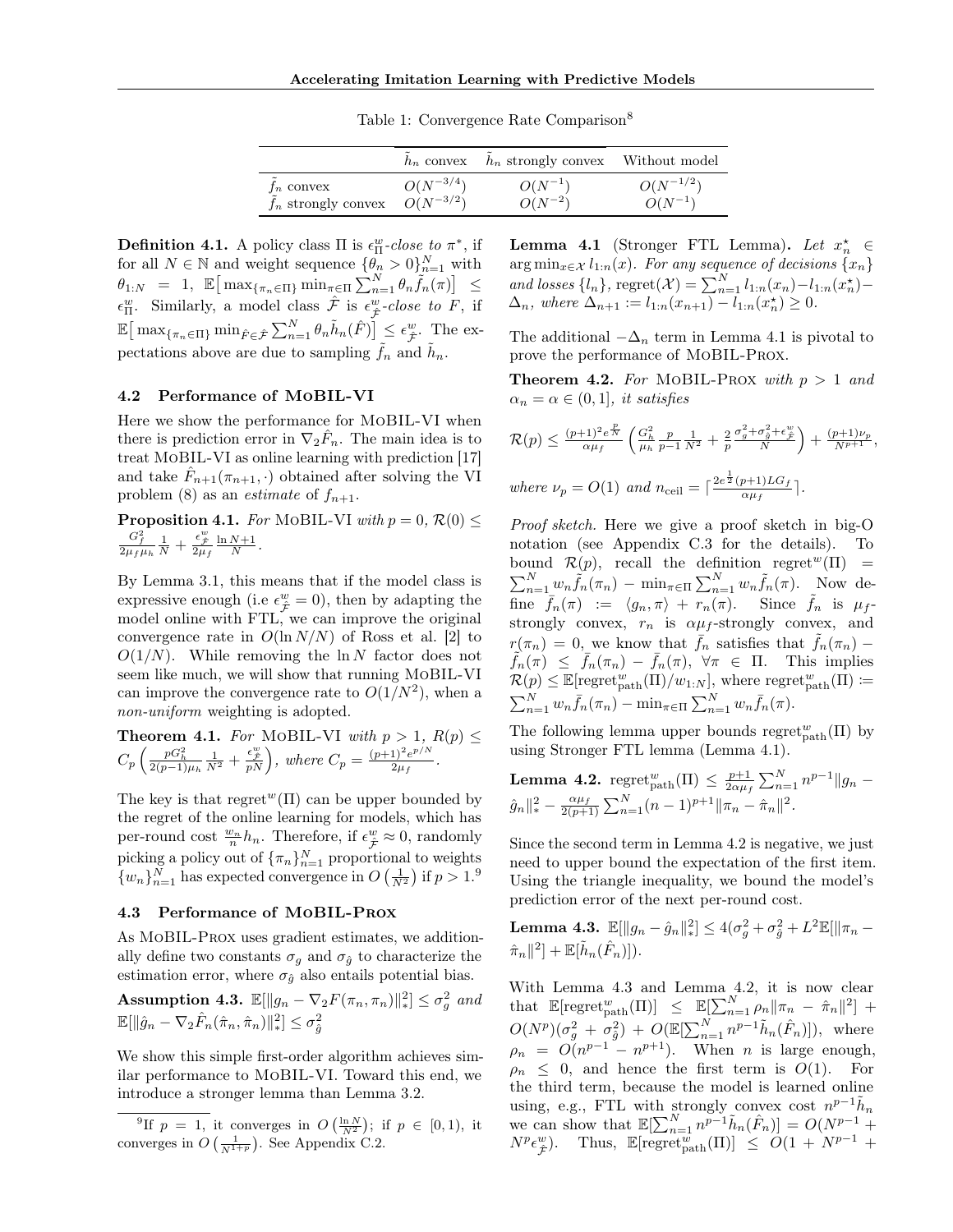$(\epsilon_{\hat{\mathcal{F}}}^w + \sigma_g^2 + \sigma_{\hat{g}}^2)N^p$ ). Substituting this bound into  $\mathcal{R}(p) \leq \mathbb{E}[\text{regret}_{\text{path}}^w(\Pi)/w_{1:N}]$  and using that the fact  $w_{1:N} = \Omega(N^{p+1})$  proves the theorem.

The main assumption in Theorem [4.2](#page-5-8) is that  $\nabla_2 \tilde{F}$  is L-Lipschitz continuous (Assumption [4.1\)](#page-4-2). It does not depend on the continuity of  $\nabla_2 F$ . Therefore, this condition is practical as we are free to choose  $\mathcal{F}$ . Compared with Theorem [4.1,](#page-5-9) Theorem [4.2](#page-5-8) considers the inexactness of  $\tilde{f}_n$  and  $\tilde{h}_n$  explicitly; hence the additional term due to  $\sigma_g^2$  and  $\sigma_{\hat{g}}^2$ . Under the same assumption of MOBIL-VI that  $f_n^{\prime}$  and  $h_n$  are directly available, we can actually show that the simple MoBIL-Prox has the same performance as MoBIL-VI, which is a corollary of Theorem [4.2.](#page-5-8)

**Corollary 4.1.** If  $\tilde{f}_n = f_n$  and  $\tilde{h}_n = h_n$ , for MOBIL-PROX with  $p > 1$ ,  $\mathcal{R}(p) \le O\left(\frac{1}{N^2} + \frac{\epsilon_{\varphi}^w}{N}\right)$ .

The proof of Theorem [4.1](#page-5-9) and [4.2](#page-5-8) are based on assuming the predictive models are updated by FTL (see Appendix D for a specific bound when online learned dynamics models are used as a simulator). However, we note that these results are essentially based on the property that model learning also has no regret; therefore, the FTL update rule (line 4) can be replaced by a no-regret first-order method without changing the result. This would make the algorithm even simpler to implement. The convergence of other types of predictive models (like using the previous cost function discussed in Section [3.3\)](#page-4-0) can also be analyzed following the major steps in the proof of Theorem [4.2,](#page-5-8) leading to a performance bound in terms of prediction errors. Finally, it is interesting to note that the accelerated convergence is made possible when model learning puts more weight on costs in later rounds (because  $p > 1$ ).

#### 4.4 Comparison

We compare the performance of MoBIL in Theorem [4.2](#page-5-8) with that of DAGGER in Theorem [2.1](#page-2-3) in terms of the constant on the  $\frac{1}{N}$  factor. MoBIL has a constant in  $O(\sigma_g^2 + \sigma_{\hat{g}}^2 + \epsilon_{\hat{\mathcal{F}}}^w)$ , whereas DAGGER has a constant in  $G_f^2 = O(G^2 + \sigma_g^2)$ , where we recall  $G_f$  and G are upper bounds of  $\|\nabla \tilde{f}_n(\pi)\|_*$  and  $\|\nabla f_n(\pi)\|_*$ , respectively.<sup>[10](#page-6-0)</sup> Therefore, in general, MoBIL-Prox has a better upper bound than DAgger when the model class is expressive (i.e.  $\epsilon_{\hat{\mathcal{F}}} \approx 0$ ), because  $\sigma_{\hat{g}}^2$  (the variance of the sampled gradients) can be made small as we are free to design the model. Note that, however, the improvement of MoBIL may be smaller when the problem is noisy, such that the large  $\sigma_g^2$  becomes the dominant term.

An interesting property that arises from Theorems [4.1](#page-5-9) and [4.2](#page-5-8) is that the convergence of MoBIL is not biased

by using an imperfect model (i.e.  $\epsilon_{\hat{\mathcal{F}}}^w > 0$ ). This is shown in the term  $\epsilon_{\hat{\mathcal{F}}}^w/N$ . In other words, in the worst case of using an extremely wrong predictive model, MoBIL would just converge more slowly but still to the performance of the expert policy.

MoBIL-Prox is closely related to stochastic Mirror-Prox [\[18,](#page-8-17) [11\]](#page-8-6). In particular, when the exact model is known (i.e.  $\nabla_2 \hat{F}_n = \nabla_2 F$ ) and MOBIL-PROX is set to convex-mode (i.e.  $r_n = 0$  for  $n > 1$ , and  $w_n = 1/\sqrt{n}$ ; see Appendix E), then MOBIL-PROX gives the same update rule as stochastic Mirror-Prox with step size  $O(1/\sqrt{n})$  (See Appendix F for a thorough discussion). Therefore, MoBIL-Prox can be viewed as a generalization of Mirror-Prox: 1) it allows nonuniform weights; and 2) it allows the vector field  $\nabla_2 F$ to be estimated online by alternately taking stochastic gradients and predicted gradients. The design of MoBIL-Prox is made possible by our Stronger FTL lemma (Lemma [4.1\)](#page-5-5), which greatly simplifies the original algebraic proof in [\[18,](#page-8-17) [11\]](#page-8-6). Using Lemma [4.1](#page-5-5) reveals more closely the interactions between model updates and policy updates. In addition, it more clearly shows the effect of non-uniform weighting, which is essential to achieving  $O(\frac{1}{N^2})$  convergence. To the best of our knowledge, even the analysis of the original (stochastic) Mirror-Prox from the FTL perspective is new.

## 5 EXPERIMENTS

We experimented with MoBIL-Prox in simulation to study how weights  $w_n = n^p$  and the choice of model oracles affect the learning. We used two weight schedules:  $p = 0$  as baseline, and  $p = 2$  suggested by Theorem [4.2.](#page-5-8) And we considered several predictive models: (a) a simulator with the true dynamics (b) a simulator with online-learned dynamics (c) the last cost function (i.e.  $\hat{g}_{n+1} = \nabla f_n(\hat{\pi}_{n+1})$  (d) no model (i.e.  $\hat{g}_{n+1} = 0$ ; in this case MoBIL-Prox reduces to the first-order version of DAGGER [\[7\]](#page-8-3), which is considered as a baseline here).

### 5.1 Setup and Results

Two robot control tasks (CartPole and Reacher3D) powered by the DART physics engine [\[19\]](#page-8-18) were used as the task environments. The learner was either a linear policy or a small neural network. For each IL problem, an expert policy that shares the same architecture as the learner was used, which was trained using policy gradients. While sharing the same architecture is not required in IL, here we adopted this constraint to remove the bias due to the mismatch between policy class and the expert policy to clarify the experimental results. For MOBIL-PROX, we set  $r_n(\pi) = \frac{\mu_f \alpha_n}{2} ||\pi - \pi_n||^2$  and set  $\alpha_n$  such that  $\sum w_n \alpha_n \mu_f = (1 + cn^{p+1/2})/\eta_n$ , where  $c = 0.1$  and  $\eta_n$  was adaptive to the norm of the prediction error. This leads to an effective learning rate

<span id="page-6-0"></span><sup>&</sup>lt;sup>10</sup>Theorem [2.1](#page-2-3) was stated by assuming  $f_n = \tilde{f}_n$ . In the stochastic setup here, DAgger has a similar convergence rate in expectation but with G replaced by  $G_f$ .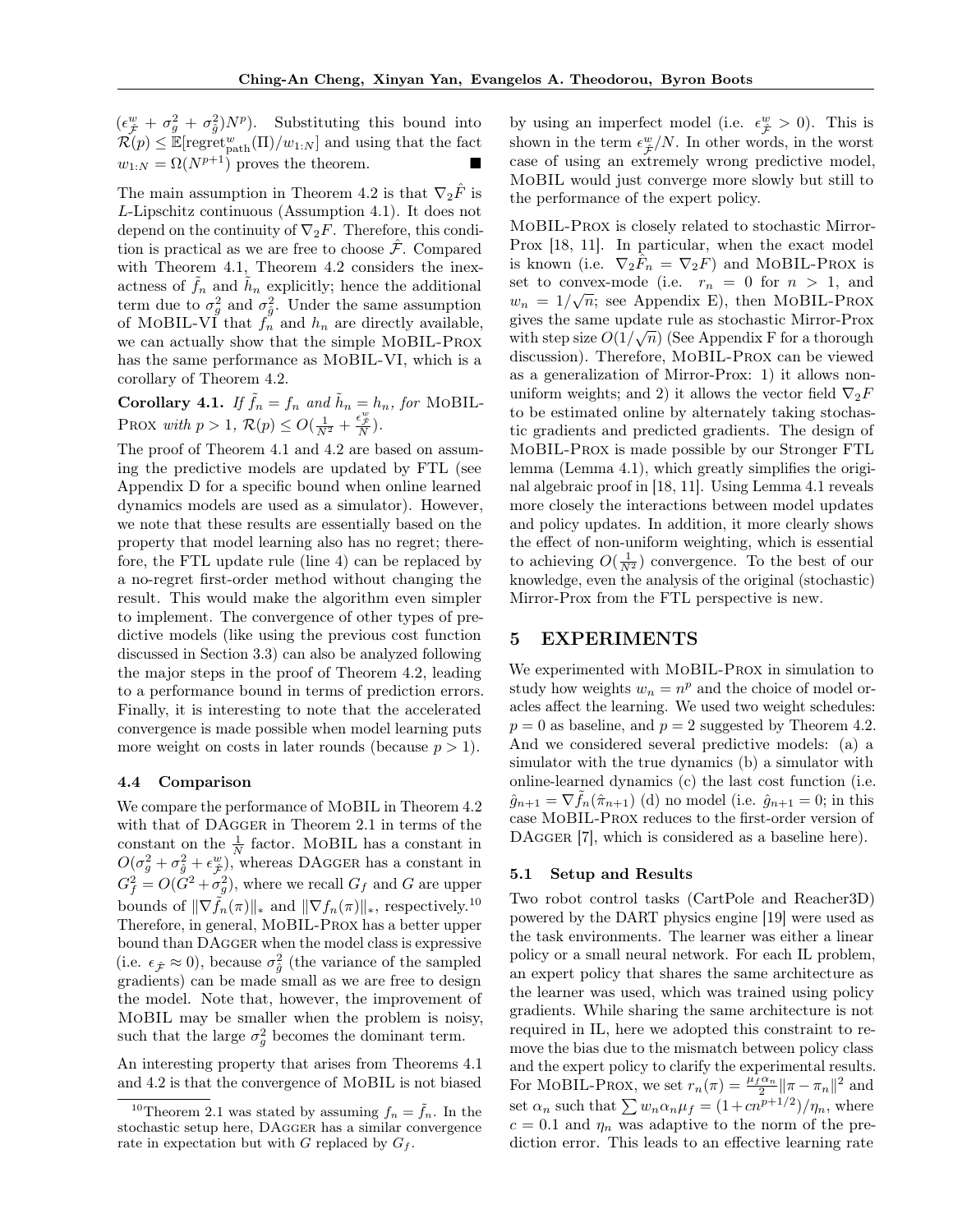<span id="page-7-0"></span>

Figure 1: Experimental results of MoBIL-Prox with neural network (1st row) and linear policies (2nd row). The shaded regions represent 0.5 standard deviation over 24 seeds.

 $\eta_n w^p/(1+cn^{p+1/2})$  which is optimal in the convex setting (cf. Table [1\)](#page-5-3). For the dynamics model, we used a neural network and trained it using FTL. The results reported are averaged over 24 seeds. Figure [1](#page-7-0) shows the results of MoBIL-Prox. While the use of neural network policies violates the convexity assumptions in the analysis, it is interesting to see how MoBIL-Prox performs in this more practical setting. We include the experiment details in Appendix G for completeness.

#### 5.2 Discussions

We observe that, when  $p = 0$ , having model information does not improve the performance much over standard online IL (i.e. no model), as suggested in Proposition [4.1.](#page-5-10) By contrast, when  $p = 2$  (as suggested by Theorem [4.2\)](#page-5-8), MoBIL-Prox improves the conver-gence and performs better than not using models.<sup>[11](#page-7-1)</sup> It is interesting to see that this trend also applies to neural network policies.

From Figure [1,](#page-7-0) we can also study how the choice of predictive models affects the convergence. As suggested in Theorem [4.2,](#page-5-8) MoBIL-Prox improves the convergence only when the model makes non-trivial predictions. If the model is very incorrect, then MoBIL-Prox can be slower. This can be seen from the performance of MoBIL-Prox with online learned dynamics models. In the low-dimensional case of CartPole, the simple neural network predicts the dynamics well, and MoBIL-Prox with the learned dynamics performs similarly as

MoBIL-Prox with the true dynamics. However, in the high-dimensional Reacher3D problem, the learned dynamics model generalizes less well, creating a performance gap between MoBIL-Prox using the true dynamics and that using the learned dynamics. We note that MoBIL-Prox would still converge at the end despite the model error. Finally, we find that the performance of MoBIL with the last-cost predictive model is often similar to MoBIL-Prox with the simulated gradients computed through the true dynamics.

## 6 CONCLUSION

We propose two novel model-based IL algorithms MoBIL-Prox and MoBIL-VI with strong theoretical properties: they are provably up-to-and-order faster than the state-of-the-art IL algorithms and have unbiased performance even when using imperfect predictive models. Although we prove the performance under convexity assumptions, we empirically find that MoBIL-Prox improves the performance even when using neural networks. In general, MoBIL accelerates policy learning when having access to an predictive model that can predict future gradients non-trivially. While the focus of the current paper is theoretical in nature, the design of MoBIL leads to several interesting questions that are important to reliable application of MoBIL-Prox in practice, such as end-to-end learning of predictive models and designing adaptive regularizations for MoBIL-Prox.

#### Acknowledgements

This work was supported in part by NSF NRI Award 1637758 and NSF CAREER Award 1750483.

<span id="page-7-1"></span><sup>&</sup>lt;sup>11</sup>We note that the curves between  $p = 0$  and  $p = 2$  are not directly comparable; we should only compare methods within the same  $p$  setting as the optimal step size varies with  $p$ . The multiplier on the step size was chosen such that MoBIL-Prox performs similarly in both settings.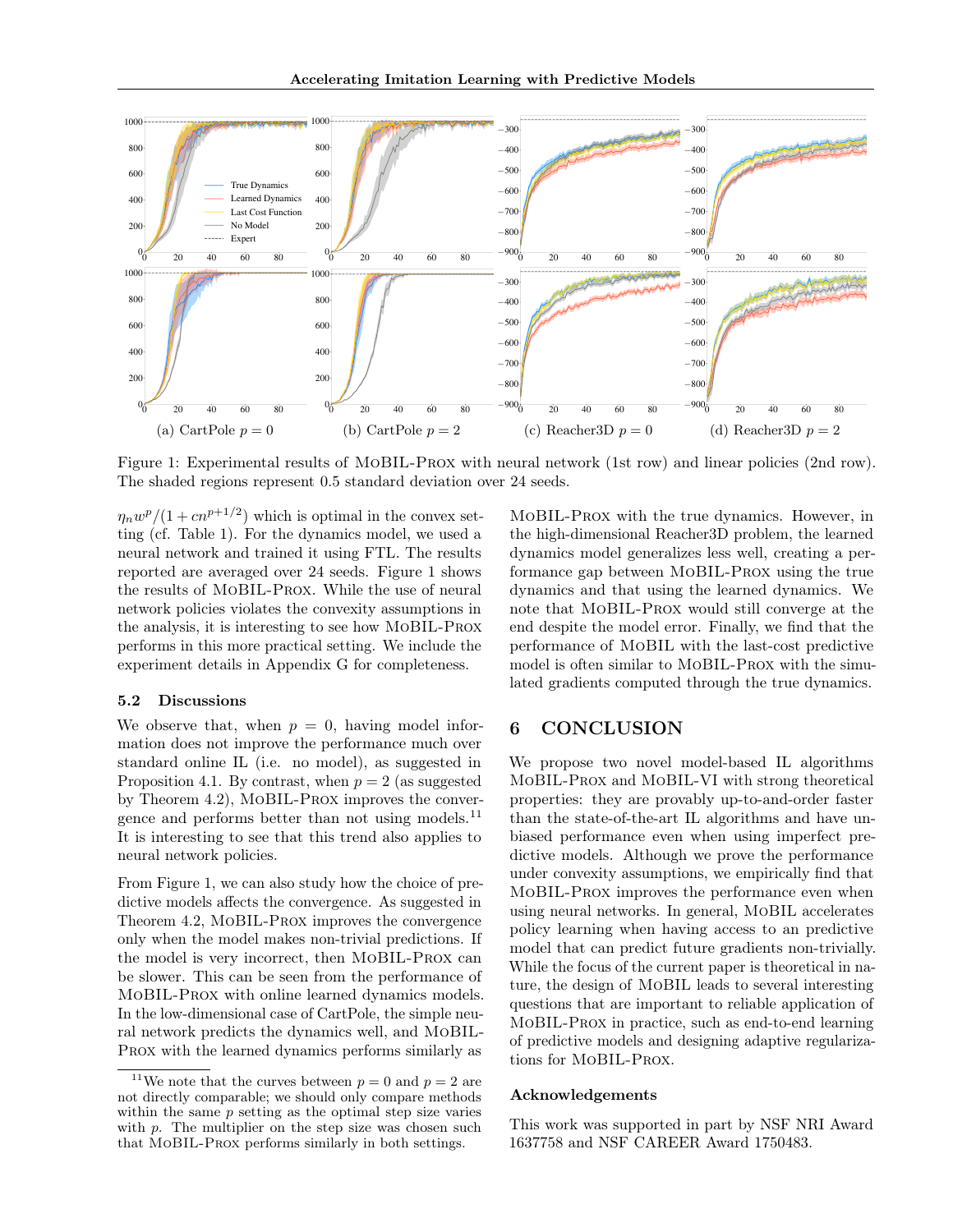#### References

- <span id="page-8-5"></span>[1] Pieter Abbeel and Andrew Y Ng. Exploration and apprenticeship learning in reinforcement learning. In International conference on Machine learning, pages 1–8. ACM, 2005.
- <span id="page-8-2"></span>[2] Stéphane Ross, Geoffrey Gordon, and Drew Bagnell. A reduction of imitation learning and structured prediction to no-regret online learning. In Proceedings of the Fourteenth International Conference on Artificial Intelligence and Statistics, pages 627–635, 2011.
- <span id="page-8-4"></span>[3] Stephane Ross and J Andrew Bagnell. Reinforcement and imitation learning via interactive noregret learning.  $arXiv$  preprint  $arXiv:1406.5979$ , 2014.
- <span id="page-8-0"></span>[4] Kai-Wei Chang, Akshay Krishnamurthy, Alekh Agarwal, Hal Daume III, and John Langford. Learning to search better than your teacher. 2015.
- <span id="page-8-9"></span>[5] Wen Sun, Arun Venkatraman, Geoffrey J Gordon, Byron Boots, and J Andrew Bagnell. Deeply aggrevated: Differentiable imitation learning for sequential prediction. arXiv preprint arXiv:1703.01030, 2017.
- <span id="page-8-8"></span>[6] Hoang M Le, Nan Jiang, Alekh Agarwal, Miroslav Dudík, Yisong Yue, and Hal Daumé III. Hierarchical imitation and reinforcement learning. arXiv preprint arXiv:1803.00590, 2018.
- <span id="page-8-3"></span>[7] Ching-An Cheng, Xinyan Yan, Nolan Wagener, and Byron Boots. Fast policy learning using imitation and reinforcement. Conference on Uncertainty in Artificial Intelligence, 2018.
- <span id="page-8-1"></span>[8] Brenna D Argall, Sonia Chernova, Manuela Veloso, and Brett Browning. A survey of robot learning from demonstration. Robotics and Autonomous Systems, 57(5):469–483, 2009.
- <span id="page-8-10"></span>[9] Mariusz Bojarski, Philip Yeres, Anna Choromanska, Krzysztof Choromanski, Bernhard Firner, Lawrence Jackel, and Urs Muller. Explaining how a deep neural network trained with endto-end learning steers a car. arXiv preprint arXiv:1704.07911, 2017.
- <span id="page-8-7"></span>[10] Ching-An Cheng and Byron Boots. Convergence of value aggregation for imitation learning. In International Conference on Artificial Intelligence and Statistics, volume 84, pages 1801–1809, 2018.
- <span id="page-8-6"></span>[11] Anatoli Juditsky, Arkadi Nemirovski, and Claire Tauvel. Solving variational inequalities with stochastic mirror-prox algorithm. Stochastic Systems, 1(1):17–58, 2011.
- <span id="page-8-11"></span>[12] Yunpeng Pan, Ching-An Cheng, Kamil Saigol, Keuntaek Lee, Xinyan Yan, Evangelos Theodorou, and Byron Boots. Agile off-road autonomous

driving using end-to-end deep imitation learning. arXiv preprint arXiv:1709.07174, 2017.

- <span id="page-8-12"></span>[13] Sham Kakade and John Langford. Approximately optimal approximate reinforcement learning. In International Conference on Machine Learning, volume 2, pages 267–274, 2002.
- <span id="page-8-14"></span>[14] Francisco Facchinei and Jong-Shi Pang. Finitedimensional variational inequalities and complementarity problems. Springer Science & Business Media, 2007.
- <span id="page-8-13"></span>[15] Adam Kalai and Santosh Vempala. Efficient algorithms for online decision problems. Journal of Computer and System Sciences, 71(3):291–307, 2005.
- <span id="page-8-15"></span>[16] H Brendan McMahan. A survey of algorithms and analysis for adaptive online learning. The Journal of Machine Learning Research, 18(1):3117–3166, 2017.
- <span id="page-8-16"></span>[17] Alexander Rakhlin and Karthik Sridharan. Online learning with predictable sequences. 2013.
- <span id="page-8-17"></span>[18] Arkadi Nemirovski. Prox-method with rate of convergence o  $(1/t)$  for variational inequalities with lipschitz continuous monotone operators and smooth convex-concave saddle point problems. SIAM Journal on Optimization, 15(1):229–251, 2004.
- <span id="page-8-18"></span>[19] Jeongseok Lee, Michael X Grey, Sehoon Ha, Tobias Kunz, Sumit Jain, Yuting Ye, Siddhartha S Srinivasa, Mike Stilman, and C Karen Liu. Dart: Dynamic animation and robotics toolkit. The Journal of Open Source Software, 3(22):500, 2018.
- [20] Alison L Gibbs and Francis Edward Su. On choosing and bounding probability metrics. International Statistical Review, 70(3):419–435, 2002.
- [21] M Bianchi and S Schaible. Generalized monotone bifunctions and equilibrium problems. Journal of Optimization Theory and Applications, 90(1): 31–43, 1996.
- [22] IV Konnov and S Schaible. Duality for equilibrium problems under generalized monotonicity. Journal of Optimization Theory and Applications, 104(2): 395–408, 2000.
- [23] Sándor Komlósi. On the Stampacchia and Minty variational inequalities. Generalized Convexity and Optimization for Economic and Financial Decisions, pages 231–260, 1999.
- [24] Nam Ho-Nguyen and Fatma Kilinc-Karzan. Exploiting problem structure in optimization under uncertainty via online convex optimization. arXiv preprint arXiv:1709.02490, 2017.